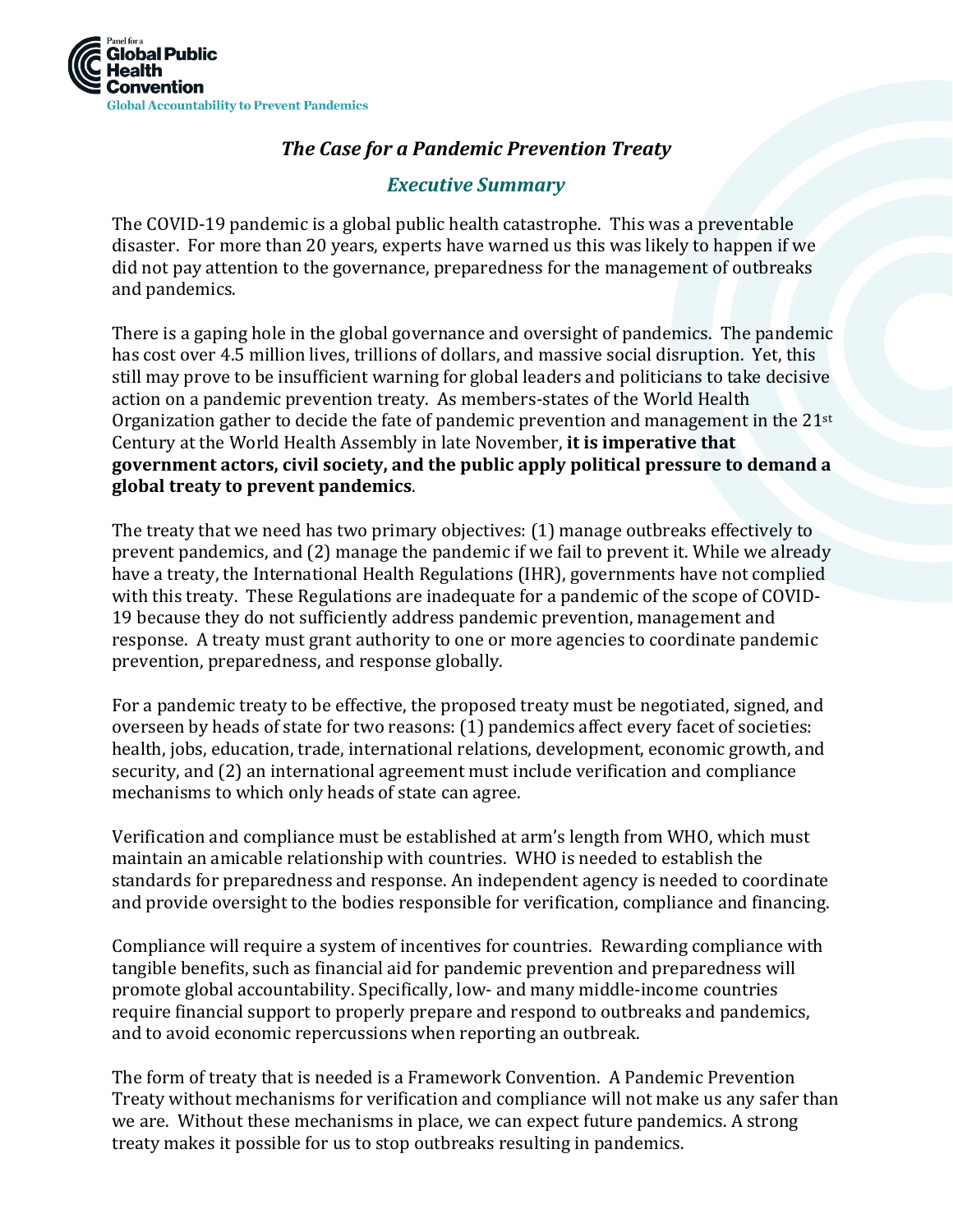# *Panel for a Global Health Convention*

## *The Case for a Pandemic Prevention Treaty*

October 28, 2021

The COVID-19 pandemic is a global public health catastrophe. Across the world, more than 4.5 million people have already died and trillions of dollars have been lost, and we are not yet clear of the pandemic. The number of "excess deaths" will probably exceed 20 million before the pandemic is over. The economic costs have also been staggering, resulting in food and housing insecurity, and pushing more people into poverty. **This was a preventable disaster**. Global health experts have been warning for years that a pandemic was very likely to happen if we did not pay attention to the health systems, pandemic preparedness, and good governance. There are gaping holes in the global governance and oversight of pandemics.

## **The Nature of the Problem and the Need for a New Treaty**

The International Health Regulations (IHR) is a legally binding treaty, but governments have not complied with the requirements of this treaty. Further, IHR has gaping holes in pandemic preparedness and response. These Regulations never mention the word "pandemic" and were not designed to regulate a pandemic of the size and scope of COVID-19. The IHR was intended to cover all hazards to health. But outbreaks rapidly escalate to pandemics because of their exponential nature. While for other hazards there may be a balance in the pros and cons of when to act and what to do, the precautionary principle applies for pandemics. We have observed that a "wait and see" approach taken by country leaders was a key element that allowed the SARS-COV-2 outbreaks to become a pandemic. There is growing agreement that the WHO should be able to declare a Public Health Emergency of International Concern much sooner to mobilize global action.

The most important reasons for needing a treaty include:

- The lack of compliance during COVID-19, not just with IHR, but also with WHO's guidance and recommendations. Whether its regulations are global or focused on individual countries, WHO has simply not been given the authority nor the financial resources to hold governments to account.
- A treaty must be signed at Heads of State level because pandemics affect all aspects of society and government, and because Heads of State can commit countries to compliance and verification.
- A treaty can prevent outbreaks from developing into pandemics, but this requires countries to grant the necessary authority to a global body to coordinate prevention, preparedness and response globally. Additionally, countries must be willing to be held accountable by an independent monitoring and inspection body, including external verification of compliance with preparedness, detection, and response.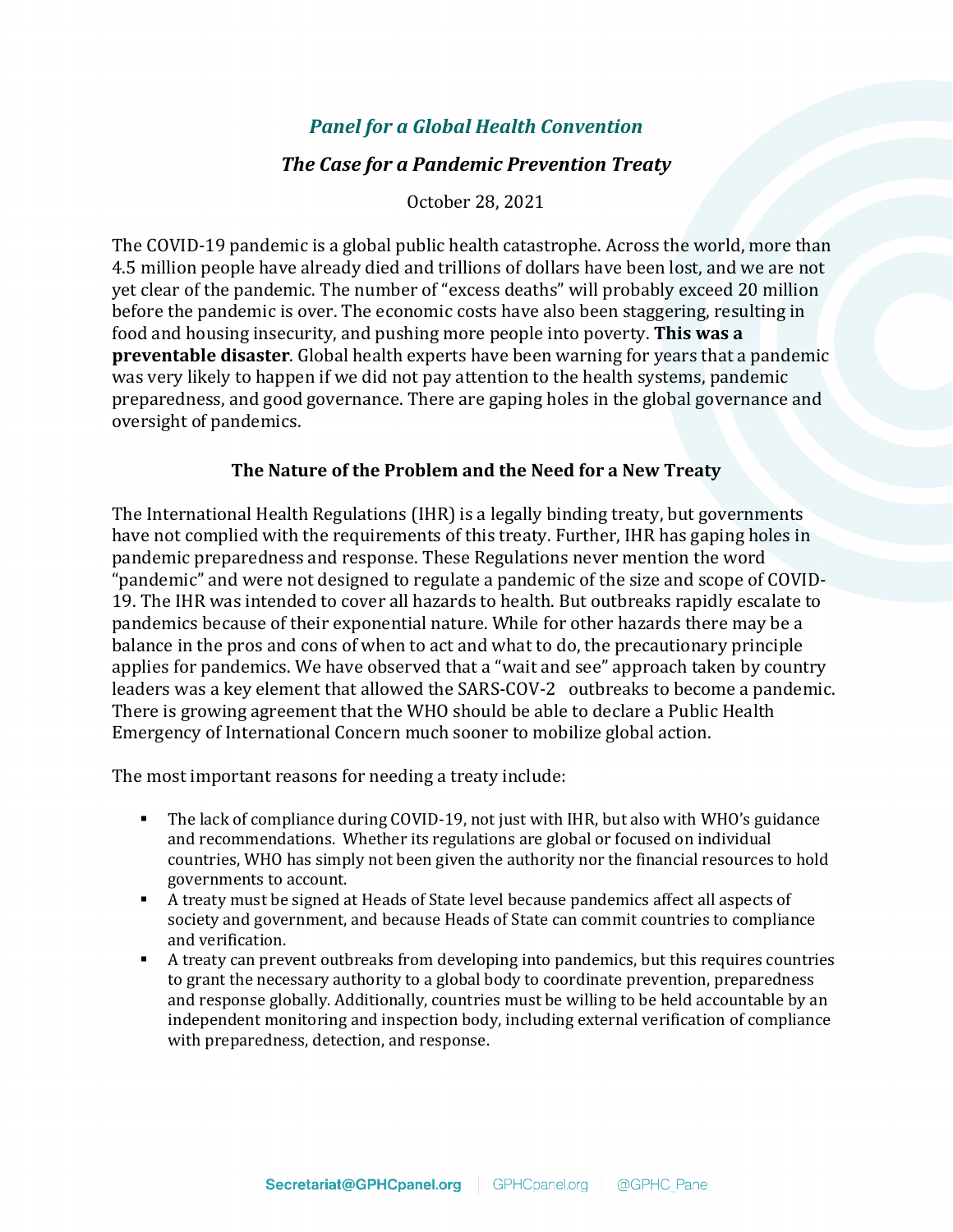# **Key Measures Required in the Treaty**

#### *1. Country preparedness*

A treaty would allow independent verification of preparedness, rapid detection, reporting, and response. The peer reviews in WHO's joint external evaluations are a step forward but are not adequate because they lack an objective verification mechanism. Preparedness includes:

- Public health systems that are capable of directly reaching communities for testing, tracing, and isolating.
- Equitable access to pharmaceuticals, diagnostics, vaccines, and personal protective equipment.
- All-of-government understanding of the need for fast response because of the exponential nature of how infectious agents can turn into pandemics.
- An adequately resourced health care and public health system.

This will require significant external financing for low- and some middle-income countries.

# *2. Transparency and external verification*

This includes:

- Initial immediate notification of an outbreak and ongoing reporting as the pandemic develops.
- **Providing samples for genetic analysis as well as other scientific and epidemiological** data and research.
- Allowing access for external verification based on clearly defined guidelines.

## **The System of Compliance**

WHO must be the standard-setting body. It must also be the body for establishing scientifically- based technical guidelines and for providing technical assistance to countries. It now seems likely that the new, more encompassing Treaty might be based in WHO, but even if this is this case, it must be placed at arm's length. The Treaty must have its own secretariat to convene the Conference of Parties. There are concerns, though, that once the immediate crisis is over, the responsibility could fall back to Ministers of Health rather than engagement through Heads of State in a whole government approach. The Conference of Parties must be responsible for ensuring this does not happen.

Even if the Treaty were housed in WHO, there are options about where to place oversight for monitoring, inspection, and compliance. Because WHO has to maintain an amicable relationship with all countries, it has to act as a friend and supporter, in which case it may be difficult to also be its inspector. A second option is to have the inspectorate outside of WHO, though using the WHO standards for its inspection. We believe this second option is much more preferable because it gives the inspectorate greater independence.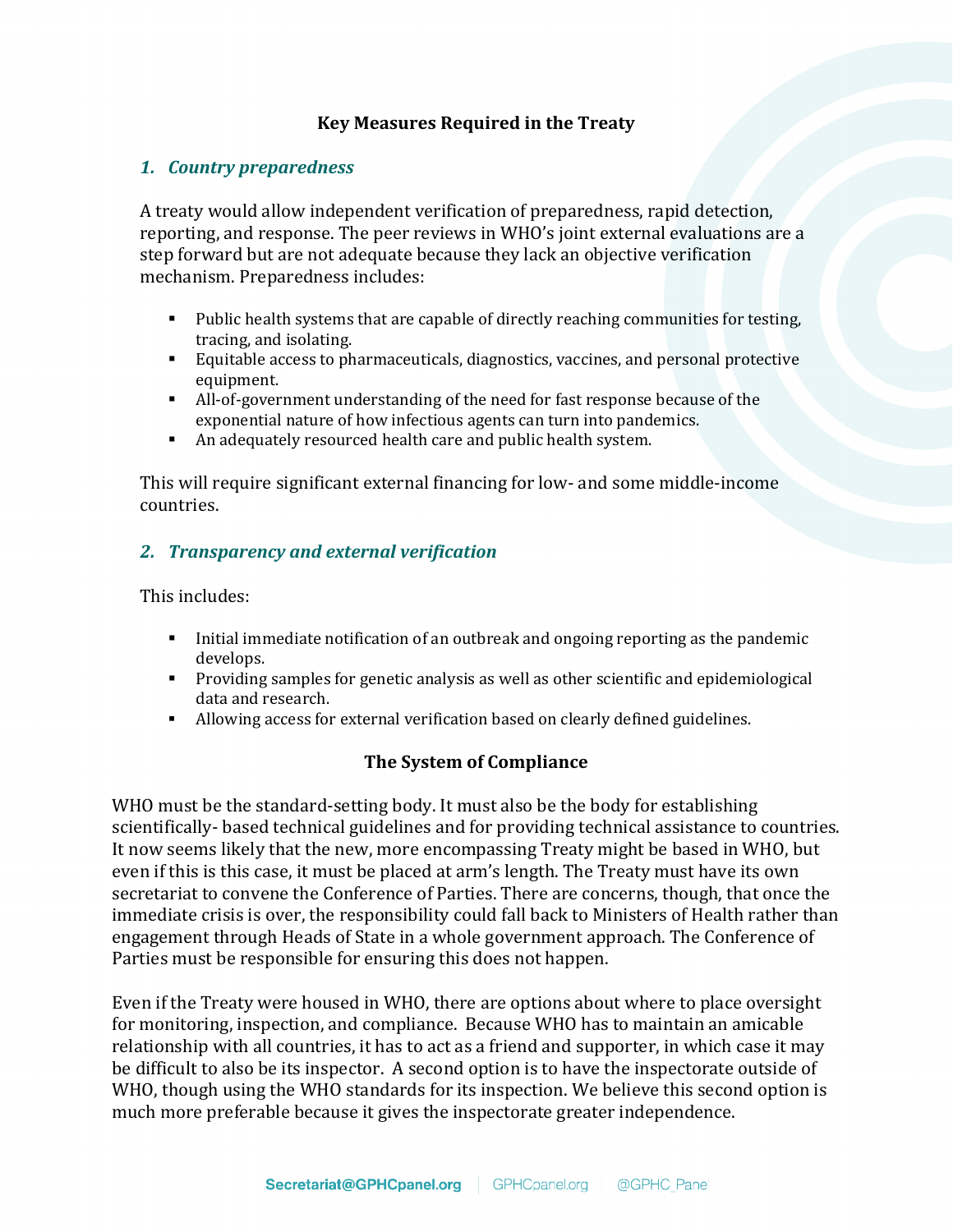An independent inspectorate should report to a global high-level oversight body. The Independent Panel for Pandemic Preparedness and Response has recommended the creation of a Global Health Threats Council. The governance of such a body would include Heads of State/Government and include broad representation from different sectors of society. If established, the Global Health Threats Council could serve as an oversight body for the Treaty and for an independent inspectorate. It would also oversee pandemic preparedness and response, while supporting WHO's role as the standard setter.

#### **Financing, Incentives and Disincentives**

Low- and middle-income countries (LMICs) must be adequately supported financially to prepare for and respond to outbreaks and pandemics. This funding can function as a robust system of incentives. Incentives must include funds for preparedness, early detection, and the release of immediate finance when a country declares an outbreak. The G20 is currently considering the logistics of financing for all aspects of pandemics— that is, whether the financing scheme would solely support LMICs, or additionally, high-income countries and WHO for emergency action. A dedicated fund is needed for Pandemic Preparedness and Response. It is likely that the IMF and World Bank will be involved, as well as the Global Fund.

Because high-income countries are less reliant on external funding for pandemic preparedness and response than LMICs, the development of effective incentives for compliance is more challenging. The International Monetary Fund's Article IV, which currently assesses the financial stability of economies, has been proposed as a form of disincentive for countries, rich and poor. Pandemic preparedness and response could be assessed as one measure of the financial stability of a country. The potential instability from lack of preparedness or inadequate response could then be included in the IMF's reports, which would arguably be reflected in reduced ratings by external credit rating agencies. This measure is appropriate because the lack of pandemic preparedness and response places economies at risk.

There is another aspect of incentives that is critical to discuss to ensure the timely reporting of outbreaks. Countries in the past have been hesitant to report outbreaks, fearing the economic and social consequences of reporting. That is, typically after a country reports an outbreak of a feared pathogen, other countries block tourism, travel and trade. To prevent the disincentives resulting from immediate reporting of an outbreak, countries demonstrating transparency should be able to access immediate financial support. Such funding would incentivize reporting. This is particularly appropriate for LMICs.

Finally, on incentives, we should highlight the human aspect, not just financial. COVID-19 has made it clear just how much we are all dependent on each other. Every effort needs to be made to ensure that countries realize that noncompliance puts the world — not only domestic populations — at risk. The general public and the organizations that represent them must understand this degree of interdependence and press governments to deliver on a treaty that will assure compliance. Not doing so is likely to reverberate back to their own countries.